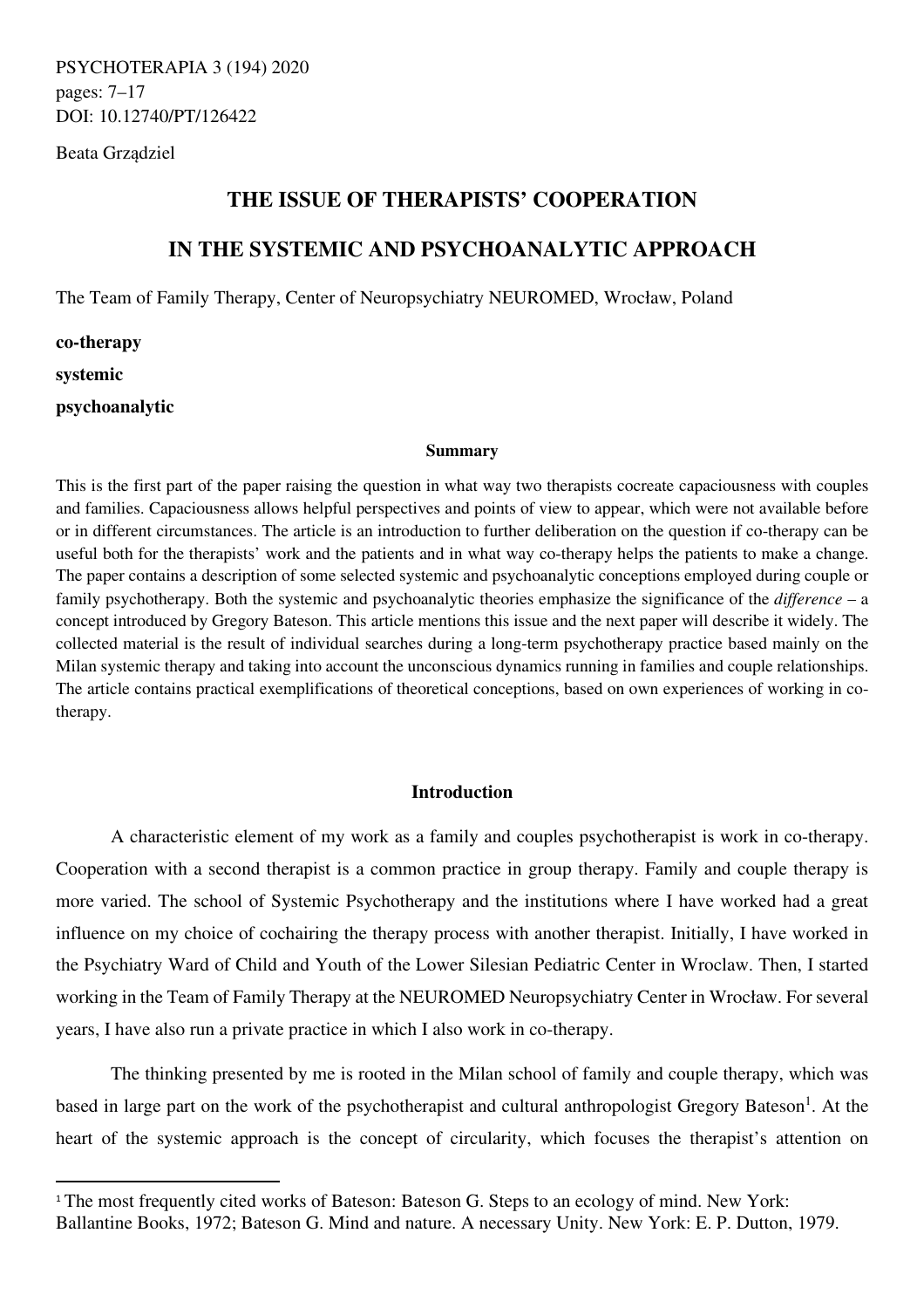relationships instead of a single entity. The systemic approach assumes that a family or a couple are not only a simple sum of individuals but thanks to their relations they create something qualitatively new and different. The British psychoanalyst Mary Morgan notes that "the relationship of a couple is more than the sum of two people, it is what partners create between each other on a conscious and unconscious level" [1, p. 29]. During my psychotherapeutic practice, I have recognized the need to take into account the existence of unconscious processes taking place in relations between family members. It is also important for me to think about what is happening between the family/couple and the psychotherapists, and to take into account the dynamics of the co-therapists' relationships. Many of the elements of interaction that take place in the three areas I have mentioned are sometimes unnamed, unconscious, and played out in action. The psychoanalytical approach expands my capacity for searching individually and relationally assigned meanings and for developing sensitivity to symptoms of mental life, both for me and my patients in the therapy process.

I will present those theoretical elements that I considered important in my deliberations about the utility and substance of co-therapy, and I will also share how I experience the described phenomena in my meeting with the other therapist and our patients.

## **Co-therapy in systemic concepts**

A crucial step in the Milan school of family and couple therapy was the recognition that the therapist's neutrality and objectivity, strictly consistent with the word, are impossible [2]. The utility of the therapists' sceptical investigating of their concepts was emphasized. On the one hand, assigning your thoughts the status of one among many possible hypotheses arouse a fertile tension and support of genuine curiosity in the therapist. On the other hand, it makes the therapist feel constantly uncertain and insufficient due to the lack of final, unequivocal solutions. It also brings frustration and puts the therapist to contain a multitude of feelings which are derived from constant doubt. I believe that the ability to maintain reflective attention (as opposed to acting in action) towards emerging family stories during the therapy is of particular importance to the psychotherapeutic process.

The Milanese idea of conducting therapy in cooperation with another therapist was supposed to generate more hypotheses, to protect against excessive attachment to the "only right" perspective, and to protect against establishing a coalition with a selected family member. From today's perspective, I would say that the work in co-therapy also increases the possibility of containing feelings related to uncertainty.

The team of therapists and patients form two subsystems: the therapist subsystem and the couple/family subsystem. A system is understood as a network of relationships and mutual connections created by its individual elements. The team is composed of at least two therapists. The Milan model implements a method of therapy, during which "a part of the therapeutic team works directly with the family, and the rest observes the course of therapy through a one-sided mirror" [3, p. 395]. Psychotherapists became aware that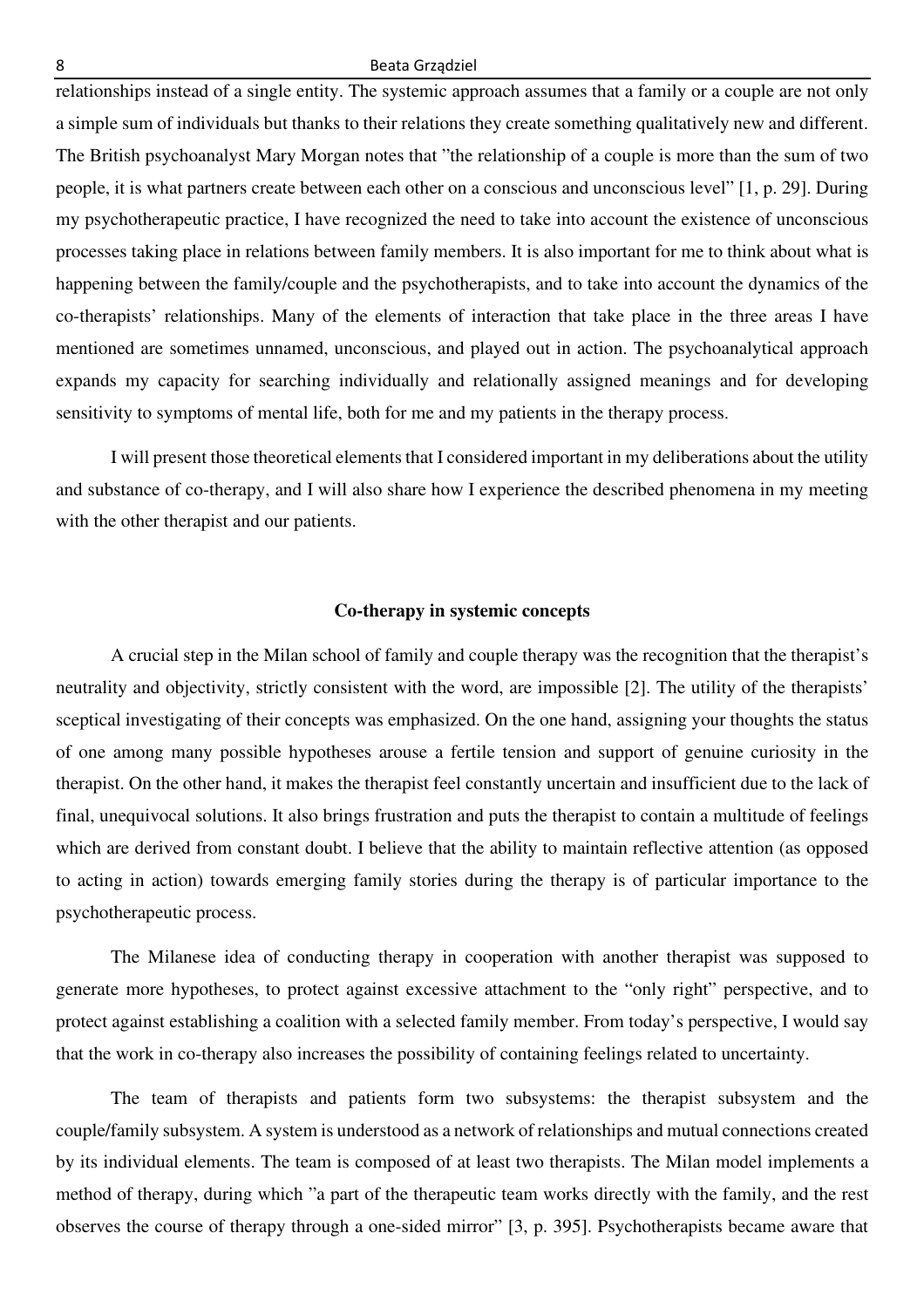during the therapy, they were co-creating a new system with the family. Bogdan de Barbaro and Szymon Chrząstowski in their book "Postmodern Inspirations in Psychotherapy" emphasize that "what the therapist perceives in the family he works with, depends not only on the real functioning of this family but also on who the therapist is, what his knowledge and experience is, what values he shares, etc." [4, p. 47]. Working in cotherapy and the technique of working with a one-sided mirror serve to ensure that at least one of the therapists is less involved in the interaction with the family, *i.e.* in its communication patterns. Observing the sessions from a distance aids the co-therapist maintain their separate thinking and enables the emergence of new ways of looking at the difficulties brought by patients, and enables the emergence of new ways of understanding it. Moreover, the one-sided mirror helps (openly and with the consent of the patients) to invite more people to cooperate without their overwhelming impact on the family/couple; for example, inviting a supervisor, or enabling trainee psychotherapists to assist. Currently, the technology of electronic devices gives more opportunities to build a wider team because one can use videotransmission, *i.e.* an electronic version of a onesided mirror. The co-therapist or co-therapists share their observations and hypotheses during the break of the meeting with the therapist who is in direct contact with the family, so that he can then share this information with the patients. This part of the psychotherapy session is called an intervention. This name reveals the initial thinking of the therapist as someone who is an expert bringing about a change in the family system. The form of intervention and its legitimacy are subject to reflection and critical discussion. Some therapists working together in the office directly raise their thoughts to the conversation with the family and its members can comment to on an ongoing basis.

Various factors are influencing whether therapists decide to use the one-sided mirror in their work. One such determinant is the way in which patients experience using it. Sometimes, they have a feeling of artificiality and sometimes, they report that they feel as if they were "being auditioned." An invisible therapist may be perceived as a hostile person who hides his intentions. Therefore, in addition to the theoretical concept, the use of a mirror may be determined by the predispositions of therapeutic teams and the predispositions of families/couples. Taking into account the individual psychological conditions of a given family/couple, it is always necessary to consider how the psychotherapeutic process is influenced by the presence of an invisible therapist observing the therapy from another room.

The decision to have therapists work together with the family, without using a one-sided mirror, is a move to increase transparency in relationships. Therapists are then not seen as experts who are "talking behind the backs of patients." The development of this method was proposed by Tom Andersen [5], a Norwegian psychiatrist and psychotherapist, who created a model of the work of a reflective team in which more than one co-therapist participates. In the Polish language, there are two meanings of the word *reflective*: *thoughtful* and *mirror*, *giving feedback*. It is useful when members of the team share outright their varied perspectives, thus reflecting the dilemmas faced by the family and proposing various alternative views. After that, the family can comment on what they heard. This method is an expression of the belief that the same reality can be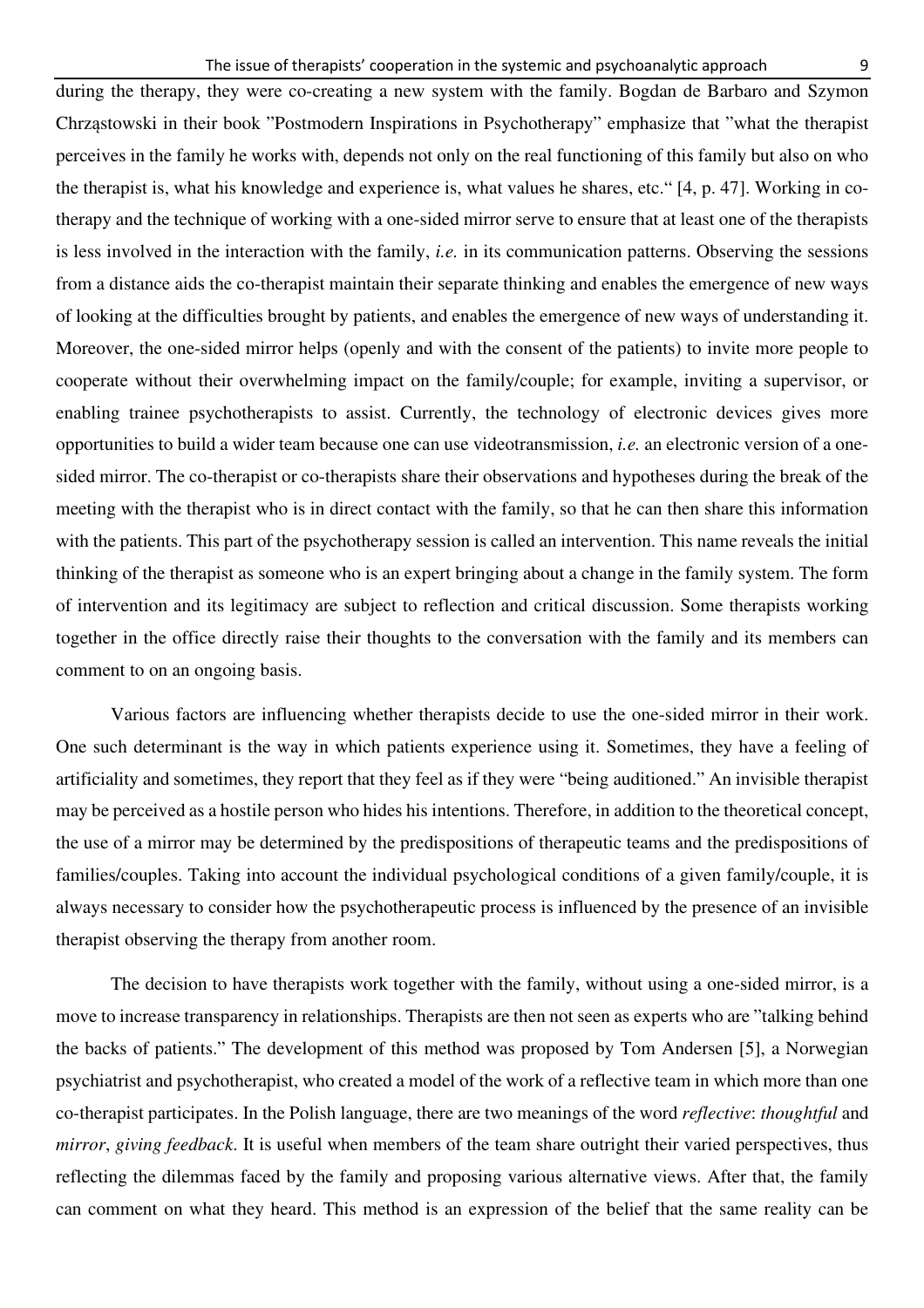described in many versions, each of which is equally empowered. This helps family members to talk to each other in such a way and on topics that they have not previously thought of.

"Reflection team: it submits only reflections, emphasizing that each member can only have their own subjective version of the whole and […] there is no version that can be said to be objective or final. […] They believe that they can only create an opportunity for a temporary structural union, mutual participation, and exchange of ideas. […] They can be useful only if the conversation stimulates their curiosity" [5, p. 17].

Tom Andersen and his colleagues extended the possibility to figure out as many alternative descriptions as possible. To this end, they retraced the session records and wondered what other questions could be asked and what statements of family members were omitted, unnoticed. During group supervision, I often use this opportunity to see different perspectives. Usually, there are many comments and suggestions.

Personally, I tend to work with a second therapist without a one-sided mirror and without a structurally separated summary at the end of the session. Currently, in my psychotherapeutic work I use both: a structure based on working with a one-sided mirror and working with another therapist in one office together with the patients. When it comes to using breaks for discussion taking place in a separate office – depending on the context, I use this option or comment on an ongoing basis, without a break. I maintain the stability of the structure for a given family/couple. This is partly the result of the diverse requirements and possibilities of the places where I work. It determines, among others, such variables as the frequency of meetings and their duration. This is also partly a result of what the therapists cooperating with me are ready for and of my own research, which attempts to find what is useful for my patients. In the case of 50-minute sessions, the intervention takes place essentially without a break for discussion. Moreover, when working without a onesided mirror, the activity of the therapist transcribing the session is usually more involved in the relationship with the patients than when working with the mirror, so various issues are taken up on an ongoing basis without a separate intervention. Although I am more comfortable when sharing the therapists' thoughts and observations during the meeting, there are some sessions in which I am relieved to be able to talk to another therapist and collect my thoughts during the meeting but without the presence of patients, *i.e.* to use a classic intervention. On the one hand, I really appreciate the brisk, direct contact with patients. But on the other hand, it is sometimes difficult to me to keep my own, discrete thinking during the session in the meeting with the family/couple, and in such cases, psychotherapeutic techniques come to the rescue, for example in the form of a break intended to construct an intervention.

In my therapeutic practice, I experience co-therapy as a tool that supports my thinking about the therapeutic process, and also increases capacity for an authentic meeting with patients. I will allege a part of one family consultation, in order to share what is happening in me as a therapist. During this session, I felt like an uninvited guest. I had difficulties to contain the vision of my patients as the ones who had come for therapy and who experienced me as an intruder. It was as if my questions were too insistent and overwhelming. I worked with the patients in the office together with a co-therapist who wrote down the session and joined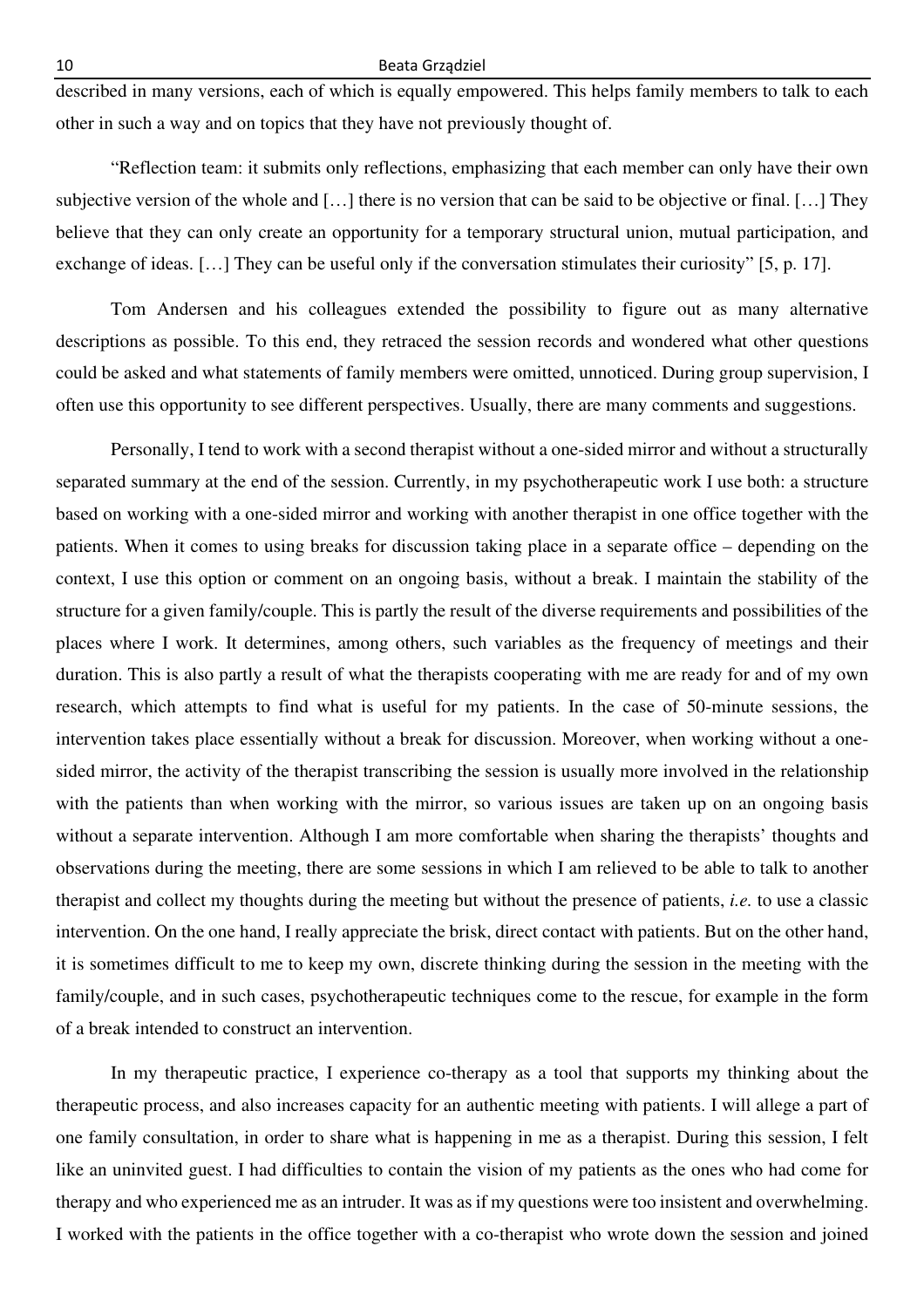the course of the session whenever she felt interested. I felt responsible for maintaining the communication and the structure of the session, while the other therapist could experience *evenly hovering attention<sup>2</sup>* and remain in the state that Checchin postulated in his writings, that is, *irreverence<sup>3</sup>* to her thoughts. Being sceptical of emerging hypotheses is associated with the ability to take the attitude of Harlene Anderson's *not knowing stance* by the therapist. Thanks to this particular attitude of the therapist who "does not want to know too soon," curiosity is maintained. "Anderson believes that the therapist's curiosity stimulates the client's curiosity. It becomes a catalyst that enables the process of change, as the client becomes curious about how his experience can be understood in various ways" [4, p. 82]. However, the implementation of these ideas in practice can be very difficult because the above postulates do not exempt the therapist from a good knowledge of the concept. Being placed "next to" the ongoing "action" helps to reduce the pressure of "knowing" and maintaining dialogue, and thus allows one to sometimes see the situation from a different perspective, which often allows getting out of some impasse. During the meeting, we took a break to talk about the session without the presence of the patients. We wondered about the significance of my curiosity, the feeling of being rejected, and why the family might experience this curiosity as excessive. Is it inadequate to the topic raised by the family, or perhaps inadequate for the current stage of development of the therapeutic process? Or, perhaps, do the questions make too much of a difference between my vision and how my patients perceive their situation? Is my curiosity a symptom of excitement, and if so, is it caused by something in this family? Or maybe is it in me and concerns my personal stories that arise precisely in this particular situation? After a moment's thought, we decided to make a hypothesis about centripetal tendencies in the family. We assumed that maintaining a communication that excludes people from outside the family was their way of keeping balance. In such a situation, the therapist, although invited by the family, is perceived as someone who invades its boundaries, invades the culture of talking (the culture understood as an inexpressible principle about what you can talk about and what you can not). The discourse with the other therapist helped me get out of my resentment caused by the attempts to exclude me from the relationship, and it also helped me to realize how much I fear offending the members of this family with "wrong" questions or comments. It made me feel more at ease with my patients and less affected when they expressed their sceptical, negative attitude towards therapy. Together with the patients, I was able to carefully name the feelings of dislike and seek understanding for them.

<sup>&</sup>lt;sup>2</sup> "Colman's chapter argues strongly that the couples therapist needs to maintain evenly hovering attention if she or he is to understand the personal meanings" after: Fonagy P. Foreword. In: Clulow C, ed. Sex, Attachment, and Couple Therapy: Psychoanalytic Perspectives. Warsaw: Fundament Publishing House, 2016, p. 20. In another position, Colman invokes the Bion notion *reverie*, which is necessary to understand and process the patient's projection. In: Colman, Marriage as a psychological container. In: Ruszczyński S, ed. Psychotherapy With Couples Theory and Practice at the Tavistock Institute of Marital Studies. Warsaw: Ingenium Publishing House, 2012, p. 87.

<sup>3</sup> The concept of *irreverence* and the concepts of *knowing* and *not knowing stance* are developed by Bogdan de Barbaro and Szymon Chrząstowski in chapters 2 and 3 in their book entitled: Postmodern Inspirations in Psychotherapy. Krakow: Jagiellonian University Press 2011, pp. 41-85.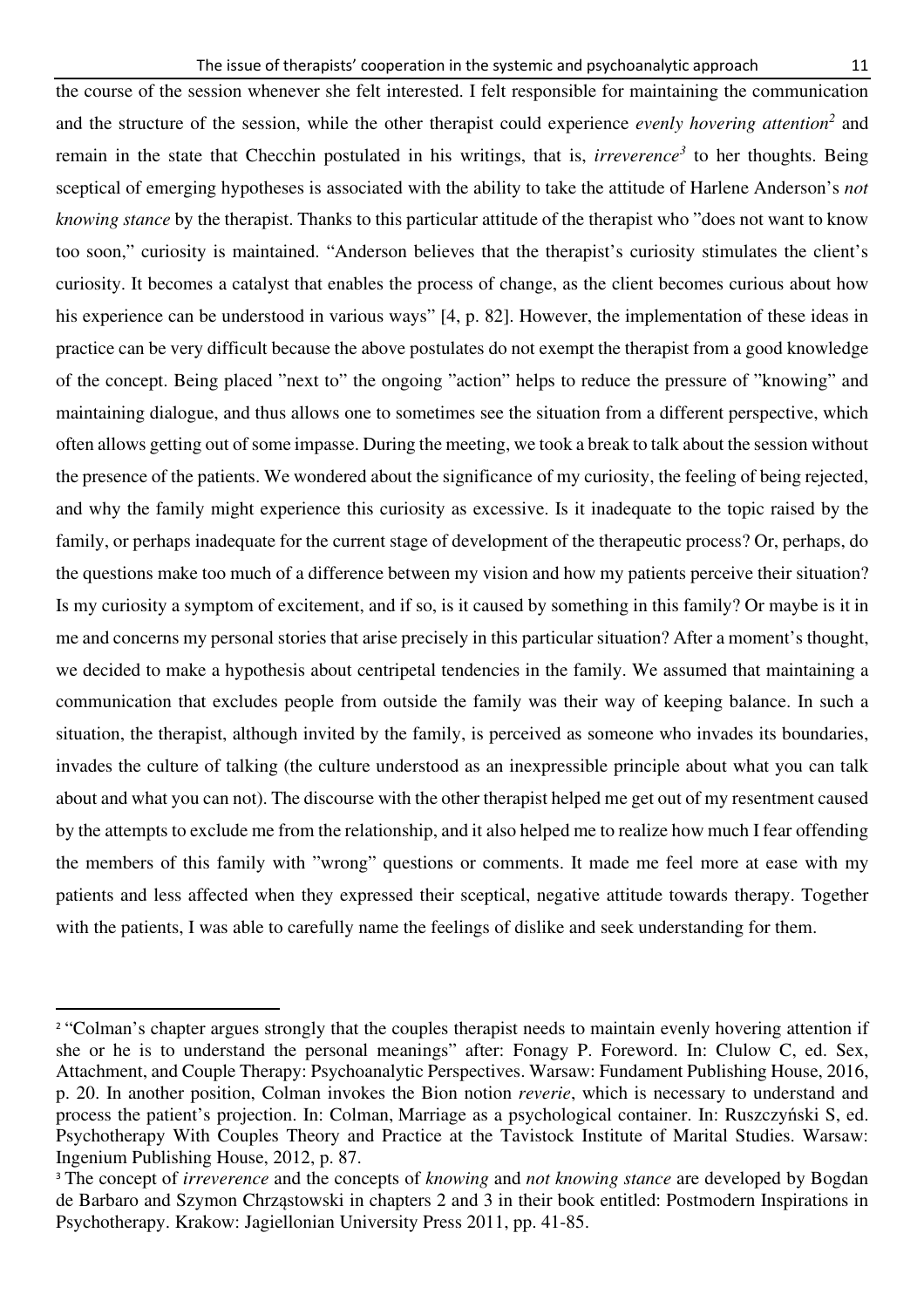The experience of being straight away with the family does not always allow us to be constantly aware of significant facts about the family's life. In a conversation with three or four family members, it is difficult to keep individuation. Usually, as a therapist, whether I like it or not, I join the unconscious functioning of the family. This can be reflected after the session during the supervision or discussion with the other therapist. Considering the significance of feelings and communication is of great importance for the feedback provided by the therapist and has consequences for further family meetings. The therapist becomes involved not only in the way the family communicates, but also in the emotionally coloured meanings given to reality. The inner world of the family takes the form of obviousness and undeniable truths and, thus, the form of appraisal that often turns into accusations. This creates rigidity in thinking and creates a feeling of deadlock and no way out. It often happens that during a session, the therapist experiences many difficult feelings related to helplessness or the inability to establish contact and cooperation with the patient. Being able to discuss your experiences with a co-therapist turns out to be helpful in many ways. It helps in recognizing and naming feelings, or in enduring and finding connections for them. For example, a co-therapist who is not the object of an attack by patients, may, thanks to greater separateness (sometimes expressed by separation with a one-sided mirror), better separate the reality of the couple's/family's internal world from the external reality. Thanks to this, the co-therapist can support by his different vision a therapist who is ventured in the relationship with the patients.

In the example above, I and the second therapist pondered the reason why the family was omitting some of my questions. I wanted to share my feelings with the patients and explain this incomprehensible situation to me. What I wanted to say is that I feel they are reluctant to share information about themselves. At first, this may seem like a feedback but at the same time, it would be an accusation, a complaint, a suggestion that the family is hiding something. Saying these words would help me to shed the uncomfortable feeling of not being accepted. However, it does not seem that it would be beneficial from the point of view of the psychotherapy process. The presence of a second therapist and knowing that I could consult her helped me to postpone my reaction and see the situation from a distance. We decided that the family centrality hypothesis could be useful and we formulated a message whose task was to test this hypothesis and help the family to reflect on it independently. "*The second therapist drew my attention to the fact that at some point, I stopped talking to you about your free time. I am wondering why. And I thought to myself that maybe that's not something you often talk to people from outside of your family."* The further conversation showed that the parents in this family, along with the increasing difficulties in the relations with their children, withdrew from social meetings in favour of focusing on home relations. The parents were closed to the possibility of seeing various perspectives, and the difficulties in the functioning of their children deepened. This modus operandi is probably rooted in their family history, and it is possible that it was once very useful for the family, perhaps helping to maintain cohesion or identity. If the co-therapist had openly commented on the therapist's conversation with the family during the session, it could have also become a useful experience for patients, and their reaction could provide many valuable thoughts and ideas for psychotherapy. The co-therapist could say, for example: *"I noticed that you* [the therapist] *have withdrawn from the subject of spending free time,*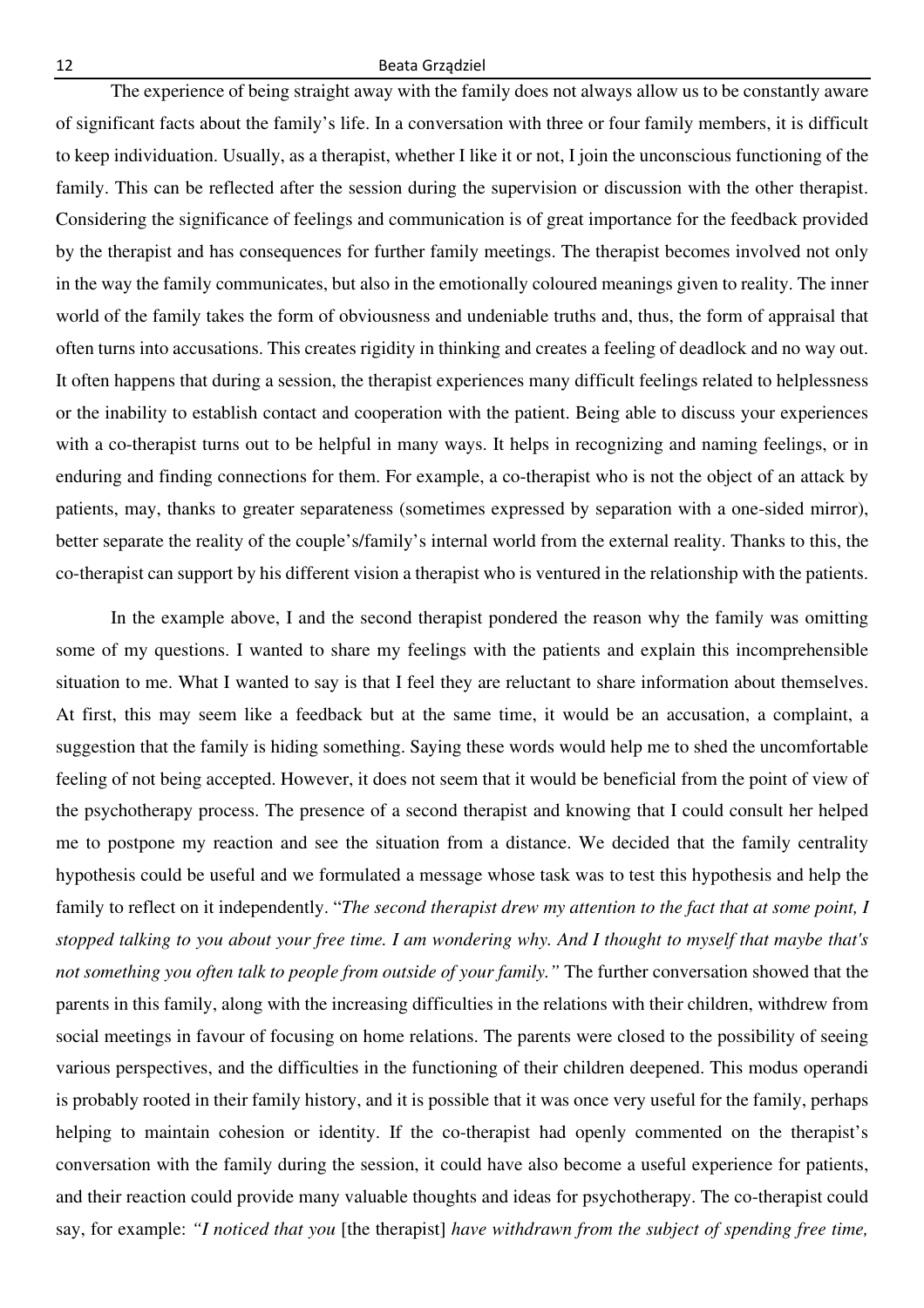*and you* [the family] *have not taken it up. How is it for you to talk to other people about yourself?"* Patients react differently when they notice that therapists have different perspectives or that they are commenting on one another.

To sum up, work in co-therapy is conducive to multiversion, as the other therapist may have different feelings, concepts, and hypotheses. It is conducive to a critical analysis of what is happening during the session. The difference between therapists helps to keep the curiosity going. In a situation where the session is chaotic and specific patterns do not emerge from it, and the therapist feels lost and helpless, the second therapist can be really helpful to not take rash decisions, hasty, defensive hypotheses that adversely affect the psychotherapy process. In addition, family/couple members have the opportunity to observe the relationship between co-therapists, *i.e.* how they react to each other, to their comments.

#### **Co-therapy in psychoanalytical concepts**

It seems that the Milan school perfected its psychotherapeutic technique mainly in working with families, and psychotherapists working with couples used the same techniques and concepts. In Tavistock, UK, on the other hand, where the idea of couple and family psychotherapy was developing since the 1940s, therapists paid more attention to understanding the interactions between partners in a relationship. The beginnings of the Tavistock Institute of Marital Studies date back to 1948, when Enid Balint and colleagues founded the "Family Discussion Bureau." The therapists cooperating with each other were rooted in various currents of psychotherapy but each member of the Institute's team received training as a marital psychotherapist. "The binder of the group – whether trained for individual practice or not, their orientation being Jungian or Freudian – is the primary interest in the interactive process, in intrapsychic and interpersonal object relations, which manifest themselves most powerfully and intimately in the nature of the couple relationship" [6, p. 18]. The therapeutic goal of the facility was formulated as increasing the clients' insight into unconscious motivations shaping their personal relationships. The Institute drew from the Jungian perspective, the work of the British object relations school, and the work of Klein and Bion. In creating the Clinic, group cohesion was important but it did not mean its homogeneity. It seems that the therapists' experience of differences among themselves is also an important aspect of the utility of co-therapy. As in the Milan school at the Tavistock Clinic, the concept of therapist "neutrality" was challenged. "In simple terms, it is hardly possible to be working with a patient without, to some degree, consciously and unconsciously, becoming involved in the relationship and, therefore, affected by the patient" [6, p. 29]. Initially, individual sessions of each partner were conducted there. Then, the individual therapists of each partner met each other to discuss the couple's work. After some time, the sessions turned into joint meetings of two patients and two therapists.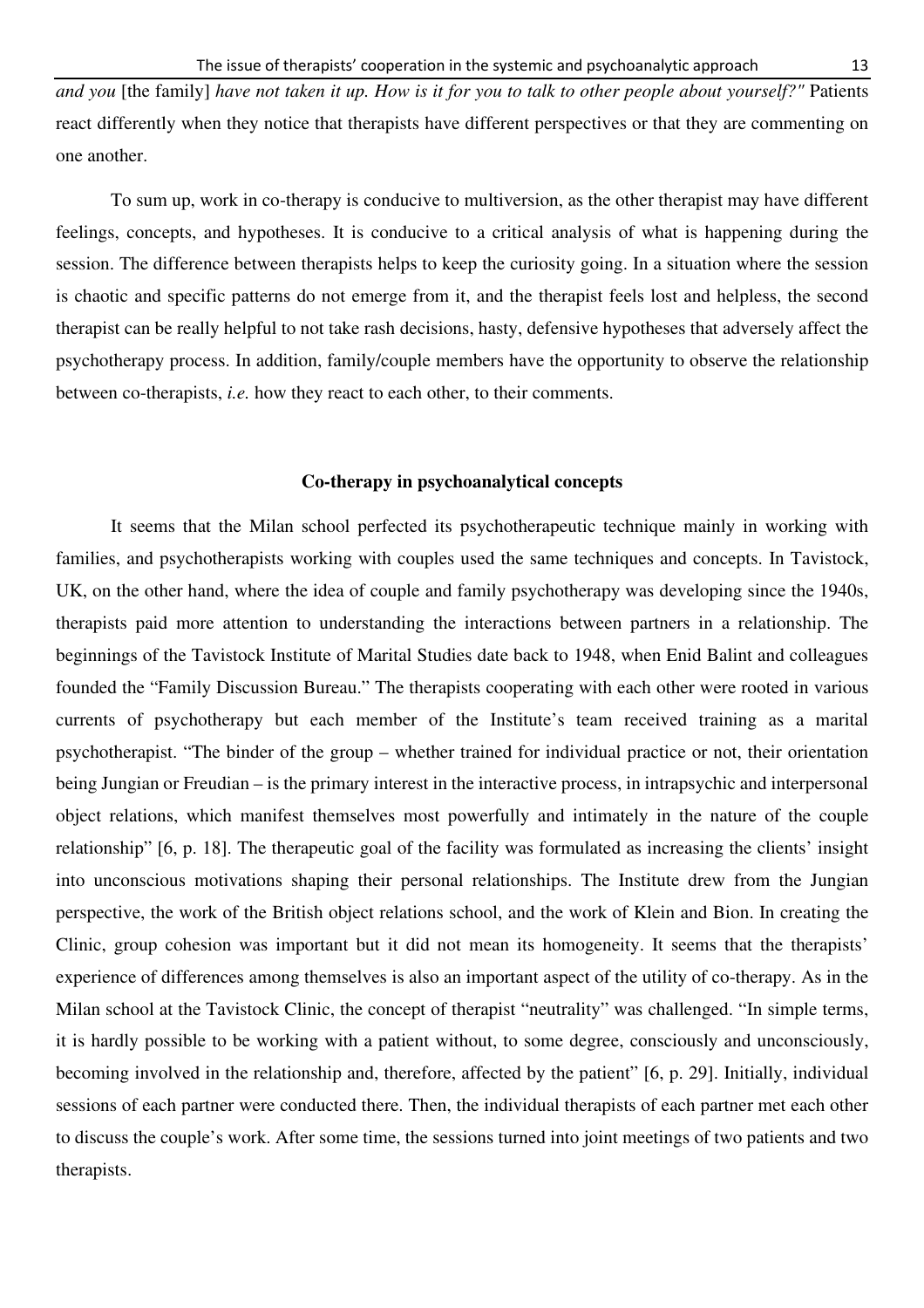At the Tavistock Institute of Marital Studies, the essence and meaning of co-therapy work was seen in creating conditions for the unconscious difficulty of a couple to be placed in a pair of therapists so that they would gain access to it. When therapists understand "what has been put in them unconsciously by the patient couple through projective identification – only then the patient couple are able to do likewise." [6, p. 31]. Many times the insight obtained is conveyed by therapists in the form of verbal interpretations, and sometimes the experience of therapists is conveyed in the form of non-verbal communication. However, it is not uncommon that the realization of significant processes taking place in the couple's relationship is successful only after the therapists unconsciously play some kind of exchange in their couple. Therefore, therapists cooperating with each other need to stop at it, talk and reflect together on the sources of feelings and impulses that motivate them to act. If cooperation in a therapeutic couple develops, it is possible to jointly discern whether the emerging difficulty results from personal emotional experiences and life experiences, or whether it is some kind of reflection of the unconscious dynamics of the couple with which the therapists work. Becoming aware of this in one's own psychotherapy and supervision is an essential tool for every therapist. Christopher Clulow quotes the words of Susanna Abse, who believes that "it is through acting-out, and through the counter-transference of the therapist, that access may be provided to what cannot be thought and known about" [7, p. 38]. Provided that therapists are capable of reflecting on these plays.

For example, receiving a cotherapist's comment as attacking or critical of my perspective can sometimes be the result of transferring unconscious patient dynamics to our relationship. This type of play requires joint consideration of whether its source is in the therapist or in the patients' experiences. A therapist can convey his feelings straight away during the meeting with patients (although for emotional reasons, it is not always possible) and use it as a therapeutic tool. For example, one could say: *"You know, for a moment it seemed to me as if your thought was understating and invalidating my idea. It stung me a lot. A nasty feeling."*  And to the members of the family: *"I wonder if this is something you also know from your report? How do you feel when your partner has a different point of view? How do you deal with situations of difference?" "As if*" are crucial words here, the use of which recognizes the subjectivity of my feeling and opens me up to hearing the perspective of the other. Such a tool can be useful, for example, when a couple unknowingly collaborates to not make their hatred aware. By remaining in the layer of literality of the words spoken, you can feel helpless in the face of the reported problem. Partners complain about something but the problem seems unsolvable. Various kinds of emotional movements in cooperating therapists are a valuable lead that they can make use of. As I mentioned before, in such cases it is important to recognize what these feelings are and where they come from. They can flow from me, they can flow from what is real between the therapists, and they can flow from the couple/family. It is certainly helpful to talk openly with your co-therapist about your love and hate feelings. When I became acquainted with Bion's concept of broken connections K, L, H (knowledge, love, hate) [8], I realized that quite often I instinctively resent a different opinion of my therapist colleague, and sometimes maybe even feel hatred. Because it is different, not mine. The possibility of experiencing hatred (H+) and taking responsibility for it may not be pleasant but it ultimately allows you to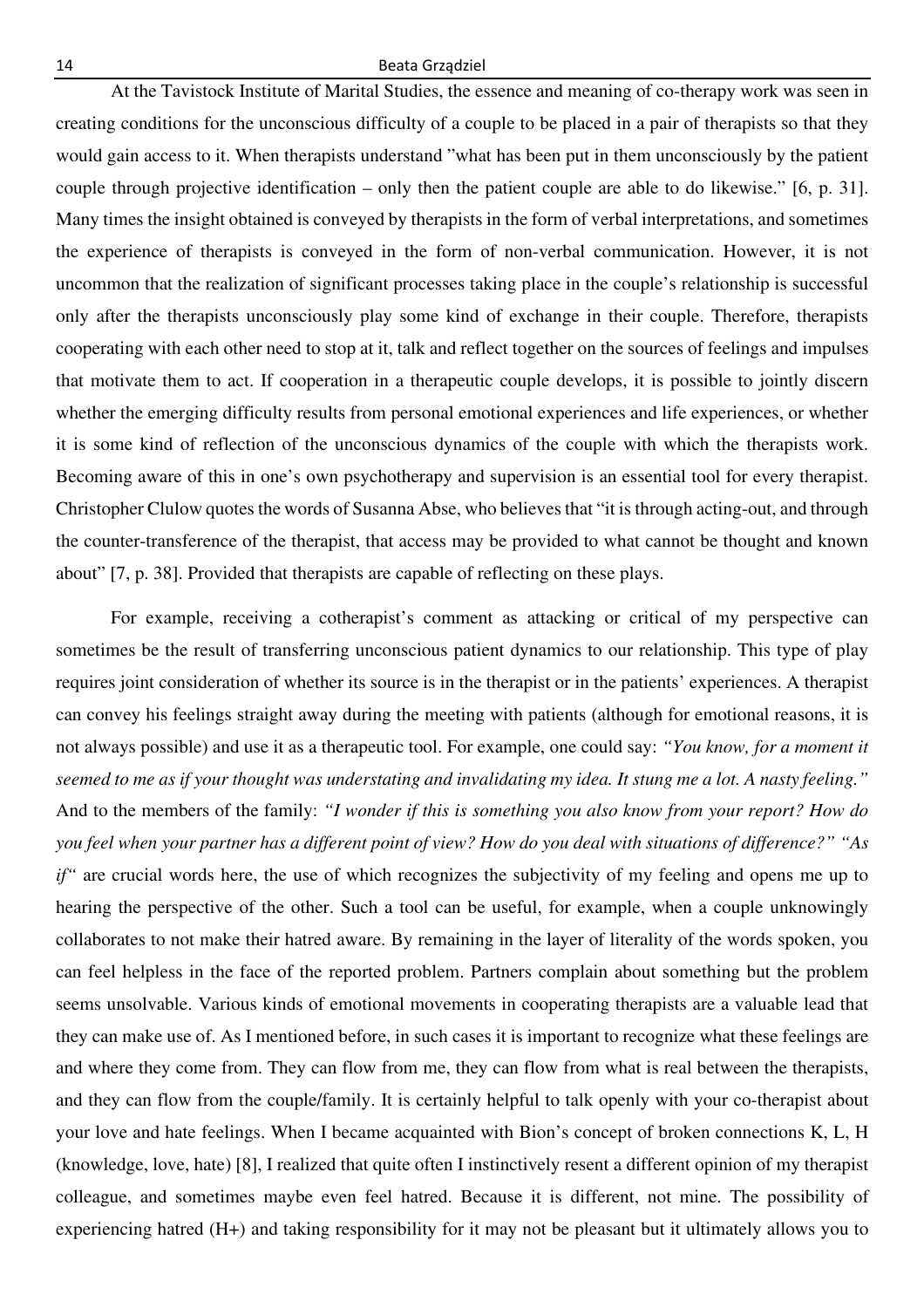draw from *The Other*, even if it takes the form of jealousy. On the other hand, denied hatred (H-) can be turned into non-seeing<sup>4</sup> another perspective, another person, it can be turned into the rejection of the perspective of the other person (or rejection of seeing my own inner world and my own responsibility). It is developmentally adverse because denying hateful feelings and the inability to experience them does not allow to face the other person's distinctiveness and to abandon omnipotent fantasies. Then, hatred can express itself in the destructive form of envy. The therapist may either want to destroy (*e.g.* by devaluing) another therapist, his thinking (because "he cannot have thoughts like I would like for myself") or he attacks himself, his own value, competences ("if someone else has something that I would like to have in me, I do not experience myself as a valuable person"). Therefore, in the work of a psychotherapist (also in work with a co-therapist), it is important to accept your various internal states in order to maintain the ability to experience them and make use of them. They are internal struggles between the self-ideal and reality, between an internal harsh evaluation and lenience.

My therapist colleague, with whom I work, emphasizes the importance of a co-therapist's accepting attitude, who with his tenderness and mindfulness creates a sense of security in the therapeutic couple. It does not mean that in various difficult situations the emotions of co-therapists do not become white-hot. When the co-therapist comments on my conversation during therapy with the words*: "It seems to me that this interesting discussion emerged in order to move away from the dilemma that appeared a moment earlier, but was abandoned..."*, it can provoke very different reactions in me. Sometimes I feel relieved. The conversation with a family or a couple can take the form of a fight for arguments, and the initial curiosity turns into a feeling of disorientation in the tangle of words and feelings.

However, when I have the impression of a well-chosen goal, I have my own plan, then such an intervention by the co-therapist during the conversation surprises me. Sometimes, I have positive reactions like *"oh, that's an interesting point!"* But sometimes, I have an unpleasant feeling of interrupting something important, or even something of great importance, and then the usual *"oh"* turns into *"oh… really!?"* And then I fall silent, admittedly giving space to her thinking, but feeling offended. Sometimes it takes me a while to get out of it. The recognition of whether my reaction comes from within my world (from my transfer of personal experiences) or from the specificity of the family or the family problem can provide valuable clues for further therapeutic work. When patients function competitively, in harsh and critical judgments, there is a high probability that this pattern will reproduce among therapists. Then, completely neutral content, but expressed in a specific form (through the tone of the voice, the choice of words, the moment of uttering them, *etc.*) and heard through the filter of the unconscious, can be experienced by the therapist in a critical way. To make use of my feelings linked with the other therapist, I need to openly bring them into our relationship to discover if they say something about the dynamics of unconscious processes in the couple or in the family. It

<sup>4</sup> In the Polish language, there is a similarity between the word *to hate* (nie-na-widzieć) and *not-seeing* (niewidzieć).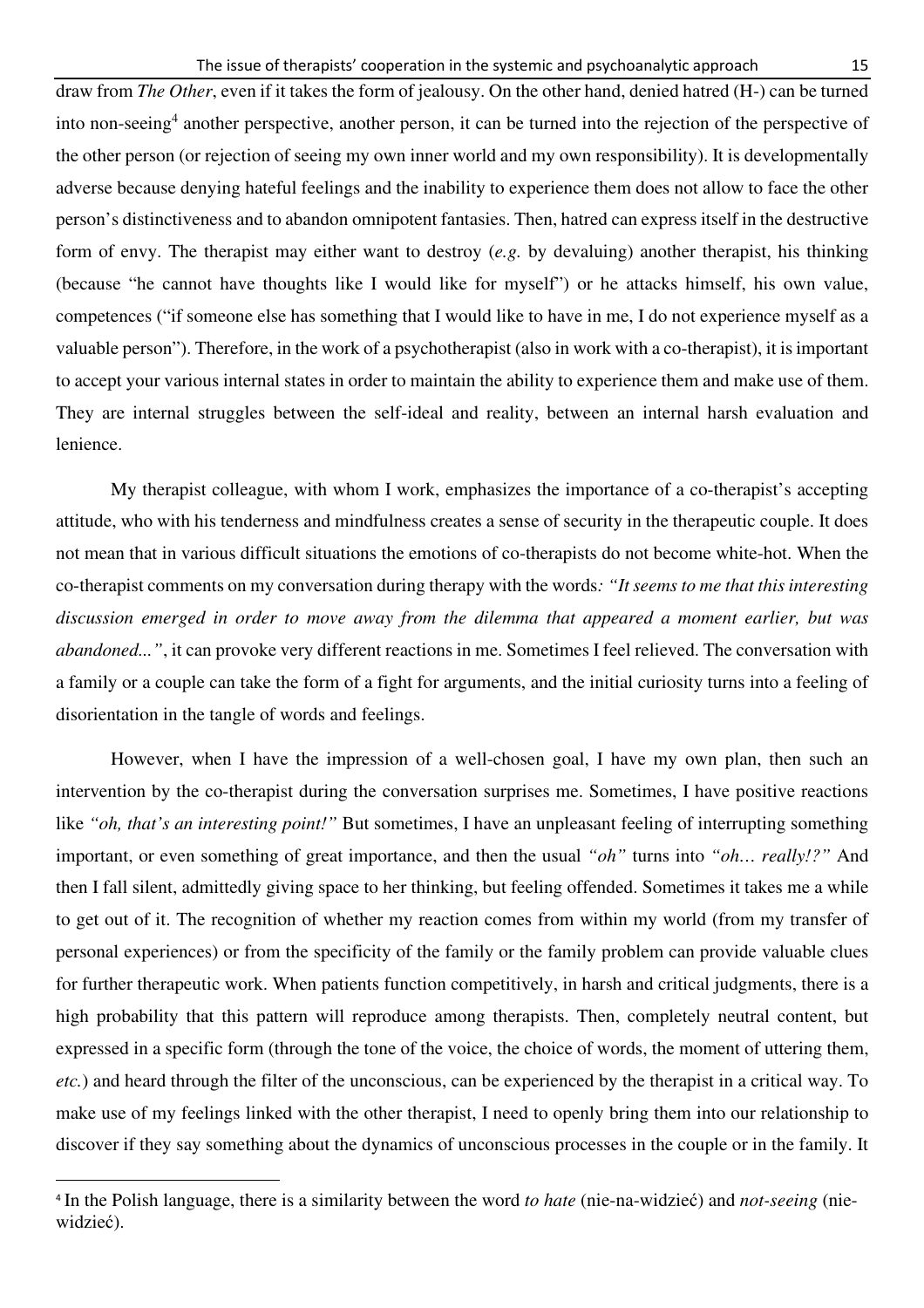is then possible to play out a new, different scenario in reality, which may have a reparative function for patients.

## **Conclusions**

My everyday experience in working in the psychotherapy of families and couples, supported by supervision and cooperation with other therapists, prompts me to deeply reflect on how work in co-therapy is useful. I wonder what it is characterized by and under what circumstances it has a chance to provide a space favourable for a couple or family to achieve a specific change. Therapeutic practice constantly provides new dilemmas and provokes searches that go beyond one paradigm.

Both the concepts of the Milan school and the discoveries of psychoanalysis still enrich my thinking and make me more aware of the processes taking place in co-therapy and their usefulness for patients. Questioning the neutrality and objectivity of therapists directs attention to the individual and relational meanings given in therapy. Maintaining the state of curiosity, despite the frustration associated with uncertainty and hypotheticality, is conducive to studying the assigned meanings (both those contributed by patients and the team of therapists). The team of therapists in interaction with the family/couple can be a modelling point of reference for patients. Members of the couple/family have the opportunity to observe the interactions in the therapists' system and react to it in a way that is unique to them. Therapists also observe how they react to each other, which becomes a tool for understanding the dynamics of the pair/family. Therapists maintain a state of curiosity towards one another as well. What arises in the relationship between the therapists is created, *inter alia*, in response to the system of the patients' meanings. Observing and experiencing mutual interactions in the family/couple, in therapists, discovering their meanings, and naming them has a chance to become a feedback link leading to the development of both patients and therapists.

#### **Literature**

- 1. Morgan M, A Couple State of Mind. Psychoanalysis of Couples. Warsaw: Fundament Publishing House; 2019.
- 2. Checchin G, ed. Milan school of family therapy. Selection of papers. Krakow: Collegium Medicum UJ Publishing House; 1990/1995.
- 3. Fritz BS, Stierlin H. Dictionary of Family Therapy. Gdansk: Gdansk Psychology Publisher; 1998.
- 4. Chrząstowski Sz, de Barbaro B. Postmodern inspirations in psychotherapy. Krakow: Jagiellonian University Press; 2011.
- 5. de Barbaro M, de Barbaro B. trans. and comp. Tom Andersen. Reflection team. Extended summary of the chapter "Basic Ideas and Concepts and Practical Constructions" In: Anderson T. Reflecting Team, Borgman 1990. Material prepared for the 3rd Krakow Symposium of the Family Therapy Section of the Polish Psychiatric Association, Krakow 2000.
- 6. Ruszczyński S. ed. Psychotherapy with couples. Theory and Practice at the Tavistock Institute of Marital Studies. Warsaw: Ingenium Publishing House; 2012.